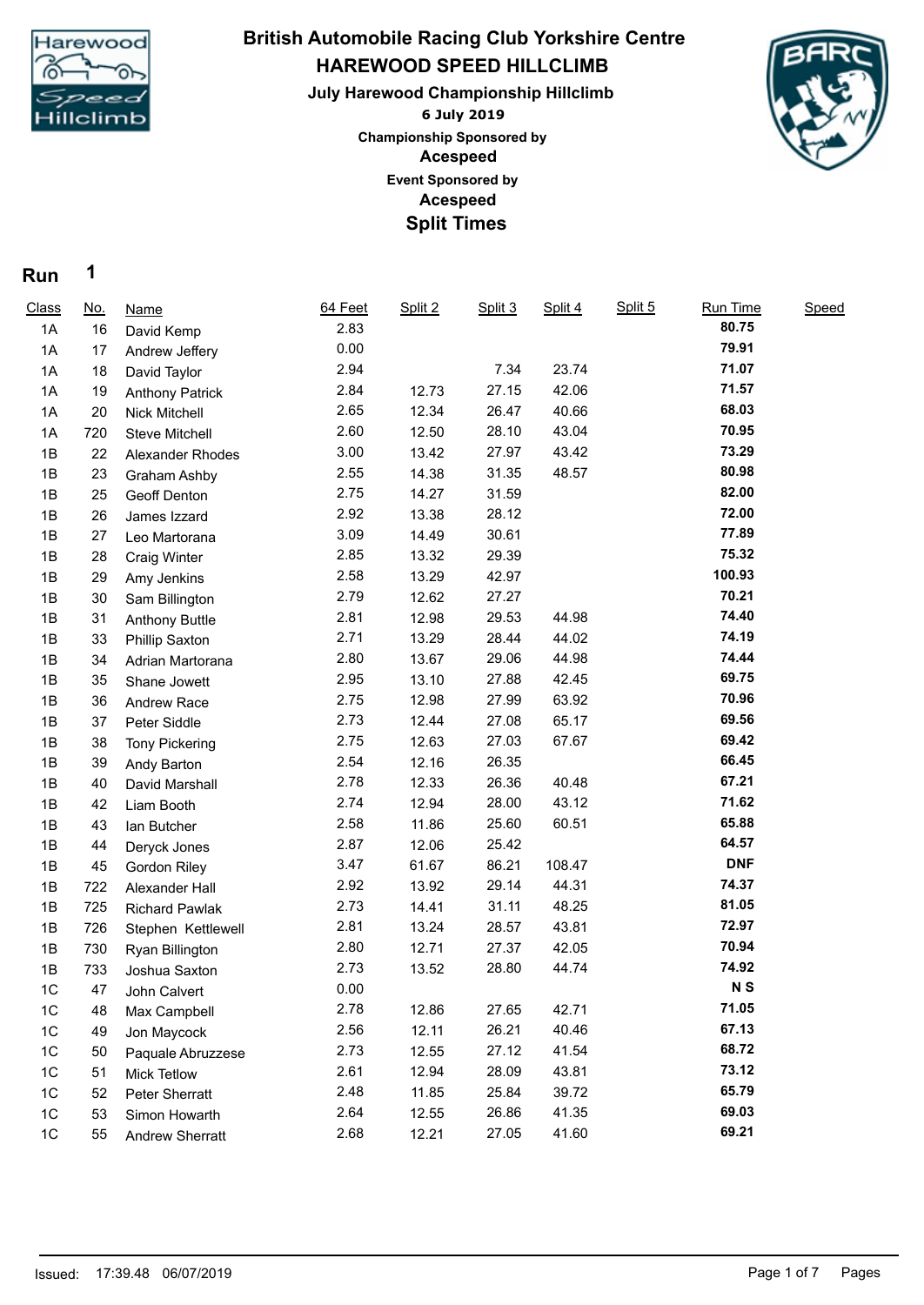| 1 <sup>C</sup> | 56  | Andy Harrison            | 2.76 | 12.80 | 27.44 | 41.93 | 69.39          |
|----------------|-----|--------------------------|------|-------|-------|-------|----------------|
| 1C             | 57  | Andy Bateson             | 2.19 | 11.73 | 26.06 | 40.48 | 67.78          |
| 1C             | 58  | <b>Terry Deere</b>       |      |       |       | 39.52 | 65.27          |
| 1C             | 59  | Glen Shaw                | 2.83 | 12.07 | 25.88 | 39.73 | 65.57          |
| 1C             | 60  | Kieran O Brien           | 2.55 | 11.66 | 25.10 | 38.56 | 63.95          |
| 1 <sup>C</sup> | 756 | Kevin Bicknell           | 2.73 |       |       |       | 67.29          |
| 1D             | 62  | James Meehan             | 2.30 | 12.40 | 27.58 | 42.57 | 71.45          |
| 1D             | 63  | Peter Day                | 2.45 | 11.82 | 25.58 | 39.30 | 71.52          |
| 1D             | 64  | <b>Tony Booth</b>        | 2.28 | 11.41 | 25.29 | 39.43 | 64.78          |
| 1D             | 65  | <b>Richard Archbould</b> | 2.12 | 11.00 | 24.77 | 38.29 | 63.43          |
| 1D             | 66  | Jonathan Mounsey         | 2.09 | 10.68 | 23.58 | 36.43 | 60.33          |
| 1F             | 24  | Wynne Morgan             | 2.66 | 12.94 | 28.03 | 71.51 | 72.49          |
| 1F             | 54  | James Hunt               | 2.86 | 12.63 | 26.86 | 40.80 | 66.83          |
| 2A             | 68  | Tim Kerr                 | 2.75 | 13.33 | 29.01 | 44.27 | 73.81          |
| 2A             | 69  | Anthony Shearman         | 2.42 | 12.38 | 26.33 | 41.06 | 68.52          |
| 2A             | 70  | Roger Legg               | 2.52 | 12.98 | 27.52 | 42.30 | 69.47          |
| 2A             | 71  | Peter Wright             | 2.47 | 11.79 | 25.59 | 39.58 | 66.32          |
| 2A             | 72  | <b>Daniel Hollis</b>     | 2.61 | 11.74 | 25.16 | 60.18 | 74.80          |
| 2B             | 74  | <b>Alex Miles</b>        | 2.53 | 12.31 | 25.98 |       | 65.65          |
| 2E             | 76  | <b>Martin Roberts</b>    | 2.35 | 12.29 | 26.78 | 41.43 | 68.82          |
| 2E             | 77  | Nigel Hannam             | 2.28 | 11.77 | 25.49 | 65.50 | 74.52          |
| 3A             | 79  | Jonathan North           | 2.80 | 12.54 | 26.65 |       | 68.67          |
| 3A             | 80  | Roy Bolderson            | 2.60 | 12.16 | 26.28 | 40.14 | 66.69          |
| 3B             | 82  | Paul Boscott             | 2.73 | 13.61 | 30.00 | 46.32 | 76.94          |
| 3B             | 83  | <b>Stuart Stelling</b>   | 2.51 | 11.64 | 25.10 | 39.16 | 65.70          |
| 3B             | 84  | <b>Taras Andrusin</b>    | 2.69 | 12.83 | 27.52 | 42.76 | 71.50          |
| 3B             | 85  | Jock Ramsay              | 0.00 |       |       |       | N <sub>S</sub> |
| 3B             | 86  | Ralph Pinder             | 2.53 | 11.68 | 25.87 | 39.47 | 65.17          |
| 3B             | 87  | <b>Tracey Wise</b>       | 2.32 | 11.56 | 24.40 | 37.23 | 61.84          |
| 3C             | 89  | William Hunt             | 2.30 | 11.17 | 25.27 | 39.07 | 64.36          |
| 3C             | 90  | <b>Mike Stark</b>        | 0.00 |       |       |       | <b>NS</b>      |
| 3C             | 91  | Garry Morgan             | 2.33 | 12.06 | 26.40 | 40.47 | 66.75          |
| 3C             | 92  | Dan Hopps                | 2.72 | 13.56 | 29.35 | 63.49 | 87.77          |
| 3C.            | 93  | Jonathan Williamson      | 1.95 | 11.09 | 24.61 | 38.28 | 64.44          |
| 3C             | 94  | Simon Dawes              | 2.33 | 11.12 | 24.51 | 37.50 | 61.76          |
| 3C             | 95  | Andy Hill                | 2.32 | 11.06 | 24.03 | 37.07 | 61.34          |
| 3C             | 793 | Laura Wardle             | 2.08 | 11.57 | 25.85 | 40.03 | 67.09          |
| 3F             | 97  | <b>Matt Turner</b>       | 2.44 | 11.01 | 23.39 | 36.02 | 59.76          |
| 3F             | 98  | <b>Andrew Steel</b>      | 2.42 | 10.83 | 23.44 | 36.11 | 59.58          |
| 3F             | 99  | <b>Bob Bellerby</b>      | 2.30 | 10.52 | 22.96 | 35.31 | 67.78          |
| 3F             | 100 | Simon Jenks              | 2.17 | 10.66 | 23.11 | 35.51 | 58.32          |
| 3G             | 102 | Mark Scott               | 2.35 | 11.57 | 24.84 | 38.22 | 62.97          |
| 4A             | 104 | John Prickett            | 2.34 | 10.35 | 22.28 | 34.24 | 56.47          |
| 4B             | 106 | Tony Lynch               | 2.53 | 12.07 | 26.02 | 40.38 | 67.08          |
| 4B             | 107 | Stephen Green            | 2.38 | 12.85 | 28.01 | 45.91 | 108.72         |
| 4B             | 108 | <b>Christian Mineeff</b> | 2.43 | 10.57 | 23.07 | 37.71 | <b>DNF</b>     |
| 5Α             | 110 | <b>Stewart Duncan</b>    | 2.42 | 12.61 | 27.38 | 41.81 | 68.72          |
| 5A             | 111 | Emma Rayson              | 2.15 | 10.03 | 22.51 | 34.70 | 57.23          |
| 5A             | 114 | Jack Cottrill            | 2.15 | 9.60  | 20.96 | 32.14 | 53.61          |
| 5A             | 116 | <b>Felix Summers</b>     | 2.29 | 10.37 | 23.36 | 36.34 | 61.02          |
| 5A             | 117 | Ed Carter                | 2.07 | 9.50  | 20.95 | 32.28 | 53.51          |
| 5A             | 121 | David Tatham             | 0.00 |       |       |       | <b>NS</b>      |
| 5A             | 122 | <b>Ben Tranter</b>       | 2.40 | 10.03 | 21.43 | 32.65 | 53.74          |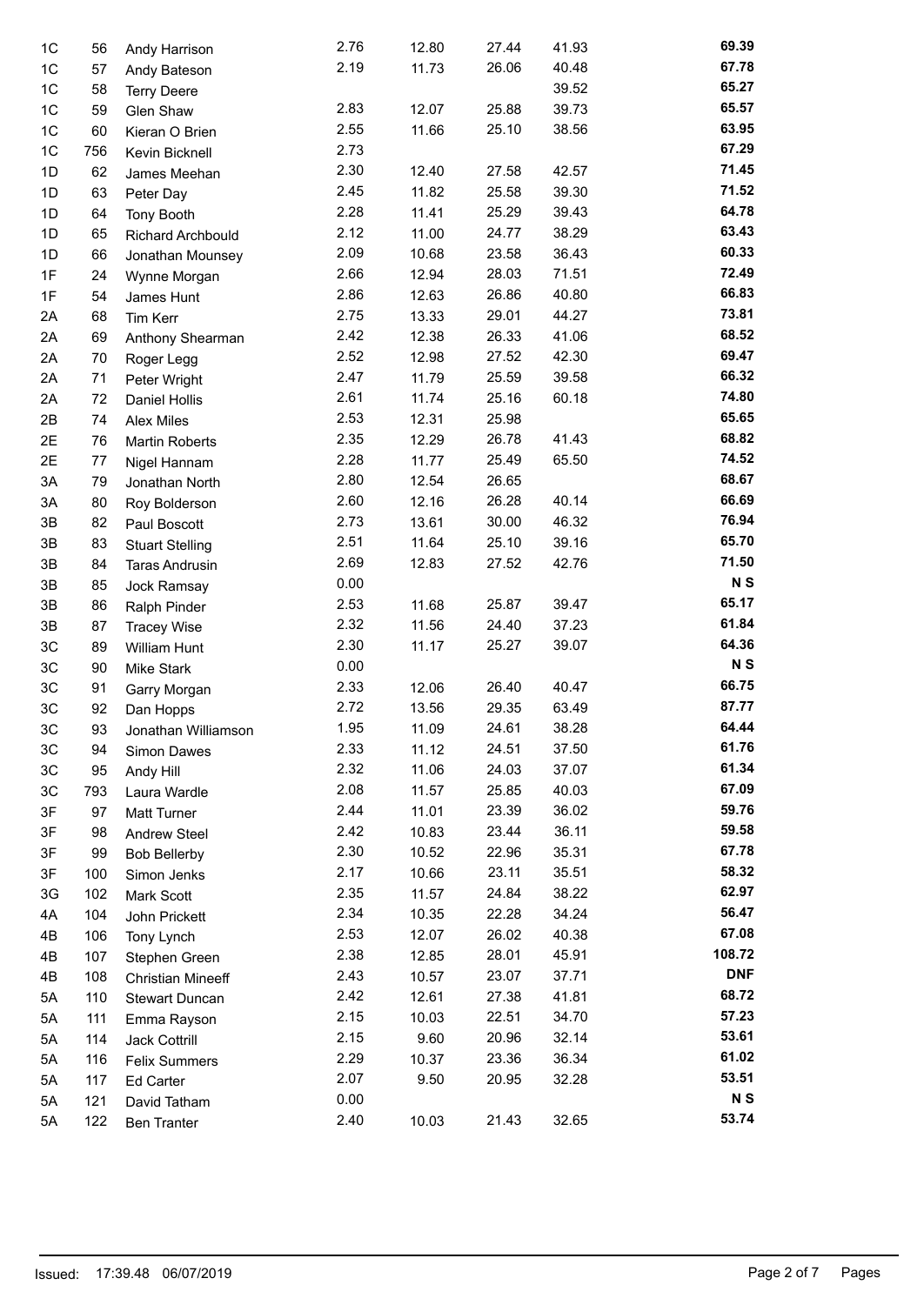| 5A  | 816 | <b>Richard Summers</b>  | 2.12 | 10.18 | 22.31 | 34.12 | 55.81          |
|-----|-----|-------------------------|------|-------|-------|-------|----------------|
| 5A  | 817 | <b>Steve Carter</b>     | 2.03 | 9.87  | 22.40 | 34.29 | 57.83          |
| 5A  | 822 | Rob Spedding            | 2.38 | 10.09 | 21.81 | 33.47 | 55.28          |
| 5Β  | 127 | Doug Auld               | 2.48 | 11.95 | 25.75 | 39.41 | 65.30          |
| 5Β  | 128 | Samantha Lester         | 2.43 | 11.66 | 24.81 | 38.43 | 64.25          |
| 5C  | 9   | Leslie Mutch            | 2.13 | 9.53  | 20.83 | 31.97 | 53.83          |
| 5C  | 130 | <b>Neal Coles</b>       | 2.22 | 10.21 | 22.65 | 34.23 | 56.34          |
| 5C  | 131 | Steve Morgan            | 2.12 | 9.98  | 21.87 | 33.83 | 56.14          |
| 5C  | 132 | Dave Banner             | 0.00 |       |       |       | N <sub>S</sub> |
| 5D  | 134 | John Cottrill           | 2.15 | 10.57 | 23.51 | 36.54 | 60.43          |
| 5D  | 139 | Tim Elmer               | 2.19 | 9.64  | 21.99 | 33.54 | 55.40          |
| 5D  | 140 | Johnathen Varley        | 2.10 | 9.25  | 20.73 | 31.66 | 52.11          |
| 5D  | 142 | John Chacksfield        | 0.00 |       |       |       | N <sub>S</sub> |
| 5D  | 145 | Paul Haimes             | 2.20 | 9.46  | 21.33 | 32.29 | 52.54          |
| 5D  | 834 | Nikki Cottrill          | 2.18 | 10.85 | 24.52 | 37.88 | 62.47          |
| 5E  | 147 | Peter Clarke            | 2.29 | 12.26 | 26.37 | 40.63 | 67.00          |
| 5E  | 148 | Peter Jory              | 2.29 | 11.30 | 23.98 | 36.63 | 60.06          |
| 5E  | 149 | Scott Rayson            | 2.17 | 10.05 | 21.93 | 33.69 | 56.07          |
| 5E  | 150 | Simon Andrews           | 2.10 | 9.84  | 22.03 | 33.67 | 55.49          |
| 5E  | 152 | Sandra Tomlin           | 2.21 | 10.19 | 22.72 | 34.64 | 56.38          |
| 5E  | 847 | Tara Harvey             | 2.25 | 11.54 | 25.44 | 39.23 | 65.90          |
| 5E  | 850 | <b>Bernard Kevill</b>   | 2.27 | 10.06 | 21.97 | 33.47 | 54.79          |
| 6C  | 158 | <b>Bryan Simpson</b>    | 2.91 | 14.18 | 30.56 | 47.05 | 78.63          |
| 6C  | 159 | David Lanfranchi        | 3.28 | 15.99 | 33.50 | 52.09 | 88.72          |
| 6C  | 160 | Jolyon Harrison         | 2.71 | 13.57 | 29.83 | 47.15 | 78.44          |
| 6C  | 161 | Richard Jones           | 3.05 | 13.55 | 28.83 | 44.85 | 83.57          |
| 6C  | 861 | Les Procter             | 2.83 | 13.13 | 28.14 | 43.45 | 72.70          |
| 14  | 165 | <b>Howard Cressey</b>   | 2.69 | 13.28 | 28.60 | 43.83 | 72.33          |
| 14  | 166 | <b>Graham Rose</b>      | 2.55 | 12.76 | 28.07 | 42.66 | 70.58          |
| 14  | 168 | Wayne Eason             | 2.48 | 12.08 | 25.79 | 40.21 | 67.22          |
| 14  | 170 | Tom Fisher              | 2.44 | 12.63 | 27.04 | 41.62 | 68.62          |
| 14  | 171 | Andy Fagan              | 2.31 | 11.49 | 25.08 | 38.63 | 64.43          |
| 14  | 172 | Justin Mather           | 2.61 | 12.22 | 26.45 | 40.65 | 67.35          |
| 14  | 174 | Peter Taylor            | 2.33 | 11.32 | 24.78 | 38.88 | 64.49          |
| 37A | 178 | <b>Richard Houlgate</b> | 2.47 | 12.35 | 27.28 | 42.51 | 69.44          |
| 37B | 180 | Stephen Everall         | 3.04 | 14.62 | 30.12 | 46.39 | 77.90          |
| 37B | 181 | <b>Terry Everall</b>    | 2.34 | 10.90 | 23.95 | 37.08 | 60.97          |
| 37B | 183 | John Hoyle              | 2.51 | 11.09 | 23.74 | 36.33 | 59.58          |
| 40  | 185 | Ross McDonald           | 2.29 | 12.35 | 27.26 | 42.30 | 70.45          |
| 40  | 186 | David Dyson             | 2.39 | 11.17 | 24.56 | 38.07 | 62.91          |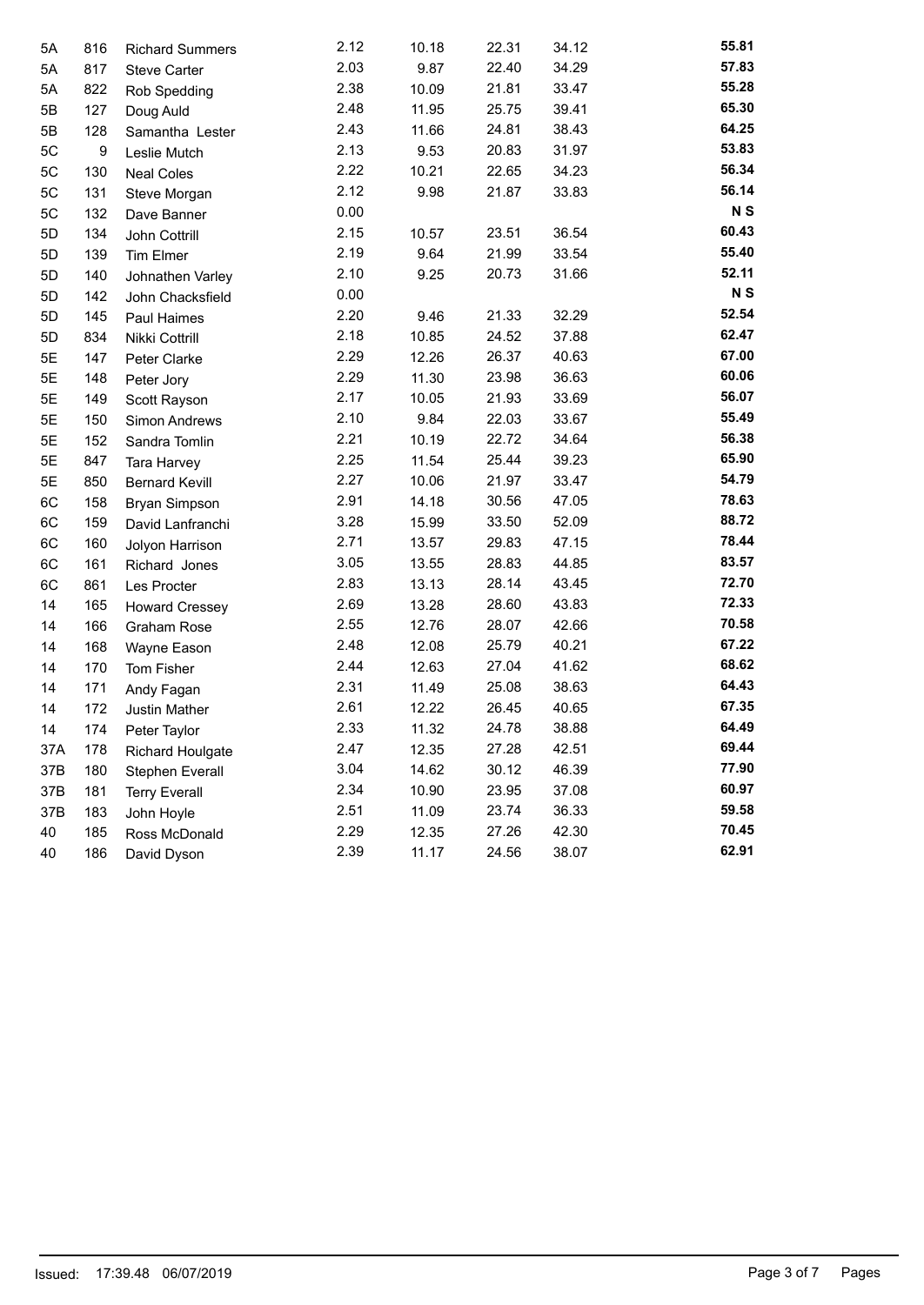## **Run 2**

| Class          | <u>No.</u> | <b>Name</b>            | 64 Feet | Split 2 | Split 3 | Split 4 | Split 5 | Run Time | Speed |
|----------------|------------|------------------------|---------|---------|---------|---------|---------|----------|-------|
| 1A             | 16         | David Kemp             | 3.01    | 14.41   | 31.18   | 73.97   |         | 80.85    |       |
| 1A             | 17         | Andrew Jeffery         | 2.97    | 14.93   | 32.73   | 68.77   |         | 82.14    |       |
| 1A             | 18         | David Taylor           | 2.90    | 12.81   | 27.51   | 61.98   |         | 70.11    |       |
| 1A             | 19         | <b>Anthony Patrick</b> | 2.88    | 12.78   | 27.01   | 64.12   |         | 70.33    |       |
| 1A             | 20         | Nick Mitchell          | 2.67    | 12.47   | 26.65   | 65.75   |         | 68.59    |       |
| 1A             | 720        | Steve Mitchell         | 2.67    | 12.74   | 27.84   | 43.51   |         | 91.29    |       |
| 1B             | 22         | Alexander Rhodes       | 2.99    | 13.52   | 28.53   |         |         | 73.01    |       |
| 1B             | 23         | Graham Ashby           | 2.57    | 14.14   | 30.76   | 47.75   |         | 79.59    |       |
| 1B             | 25         | Geoff Denton           | 2.70    | 14.45   | 31.23   | 48.43   |         | 81.01    |       |
| 1B             | 26         | James Izzard           | 3.09    | 13.50   | 28.35   | 43.38   |         | 72.21    |       |
| 1B             | 27         | Leo Martorana          | 3.22    | 14.63   | 30.76   | 46.97   |         | 78.16    |       |
| 1B             | 28         | <b>Craig Winter</b>    | 2.80    | 13.43   | 29.49   | 45.41   |         | 75.28    |       |
| 1B             | 29         | Amy Jenkins            | 2.63    | 13.60   | 29.99   | 46.66   |         | 77.68    |       |
| 1B             | 30         | Sam Billington         | 2.73    | 12.58   | 27.83   | 42.41   |         | 70.98    |       |
| 1B             | 31         | <b>Anthony Buttle</b>  | 2.72    | 12.90   | 27.98   | 42.87   |         | 71.58    |       |
| 1B             | 33         | Phillip Saxton         | 2.73    | 13.30   | 28.50   | 44.23   |         | 74.57    |       |
| 1B             | 34         | Adrian Martorana       | 2.86    | 13.57   | 28.92   | 44.73   |         | 73.93    |       |
| 1B             | 35         | Shane Jowett           | 2.85    | 12.78   | 27.52   | 41.90   |         | 69.24    |       |
| 1B             | 36         | Andrew Race            | 2.74    | 12.76   | 27.50   | 42.38   |         | 70.92    |       |
| 1B             | 37         | Peter Siddle           | 2.63    | 12.49   | 27.35   | 41.90   |         | 69.27    |       |
| 1B             | 38         | <b>Tony Pickering</b>  | 2.88    | 12.83   | 27.26   |         |         | 69.55    |       |
| 1B             | 39         | Andy Barton            | 2.65    | 12.44   | 76.95   | 91.26   |         | 118.05   |       |
| 1B             | 40         | David Marshall         | 2.77    | 12.32   | 26.24   |         |         | 66.91    |       |
| 1B             | 42         | Liam Booth             | 2.82    | 13.04   | 27.54   | 42.00   |         | 70.93    |       |
| 1B             | 43         | lan Butcher            | 2.60    | 11.91   | 25.86   | 39.77   |         | 66.59    |       |
| 1B             | 44         | Deryck Jones           | 2.87    | 12.10   | 25.58   | 39.11   |         | 64.82    |       |
| 1B             | 45         | Gordon Riley           | 3.12    | 12.36   | 25.70   | 39.26   |         | 64.98    |       |
| 1B             | 722        | Alexander Hall         | 2.94    | 13.50   | 28.27   | 43.31   |         | 73.35    |       |
| 1B             | 725        | <b>Richard Pawlak</b>  | 2.87    | 14.23   | 31.07   | 48.28   |         | 81.00    |       |
| 1B             | 726        | Stephen Kettlewell     | 2.96    | 13.41   | 28.69   | 44.13   |         | 73.50    |       |
| 1B             | 730        | Ryan Billington        | 2.78    | 12.85   | 27.70   | 67.97   |         | 70.78    |       |
| 1B             | 733        | Joshua Saxton          | 2.75    | 13.43   | 28.64   | 65.32   |         | 74.46    |       |
| 1 <sup>C</sup> | 48         | Max Campbell           | 2.97    | 13.27   | 28.13   | 69.59   |         | 71.85    |       |
| 1 <sup>C</sup> | 49         | Jon Maycock            | 2.50    | 11.79   | 25.63   |         |         | 65.82    |       |
| 1C             | 50         | Paquale Abruzzese      | 2.70    | 12.45   | 27.37   | 42.08   |         | 69.27    |       |
|                |            |                        |         |         |         |         |         |          |       |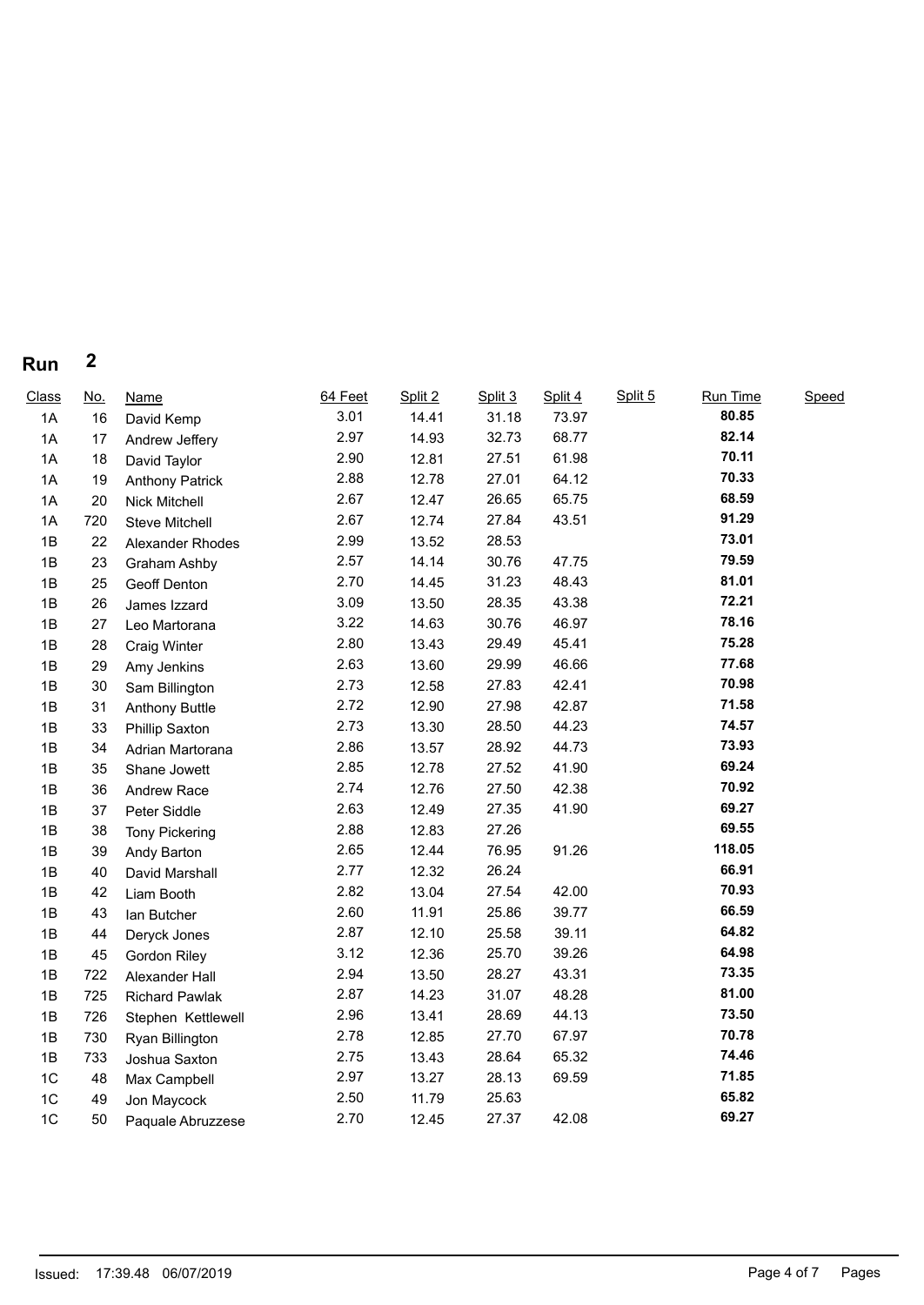| 1C | 51  | <b>Mick Tetlow</b>       | 2.76 | 13.05 | 28.20 | 43.26 | 72.38      |
|----|-----|--------------------------|------|-------|-------|-------|------------|
| 1C | 52  | Peter Sherratt           | 2.49 | 11.81 | 25.30 | 39.06 | 67.10      |
| 1C | 53  | Simon Howarth            | 2.62 | 12.34 | 26.73 | 41.35 | 68.94      |
| 1C | 55  | <b>Andrew Sherratt</b>   | 2.55 | 12.00 | 26.55 | 40.89 | 68.66      |
| 1C | 56  | Andy Harrison            | 2.82 | 12.84 | 27.21 | 41.50 | 68.86      |
| 1C | 57  | Andy Bateson             | 2.39 | 11.84 | 26.05 | 40.56 | 67.79      |
| 1C | 58  | <b>Terry Deere</b>       | 2.70 | 12.05 | 25.55 | 39.08 | 64.88      |
| 1C | 59  | Glen Shaw                | 2.89 | 12.26 | 25.71 | 39.73 | 65.48      |
| 1C | 60  | Kieran O Brien           | 2.65 | 11.72 | 25.06 | 38.40 | 63.92      |
| 1C | 756 | Kevin Bicknell           | 2.85 | 12.35 | 26.30 | 40.58 | 67.89      |
| 1D | 62  | James Meehan             | 2.33 | 12.32 | 27.57 | 42.88 | 71.67      |
| 1D | 63  | Peter Day                | 2.21 | 11.47 | 25.35 | 39.40 | 65.80      |
| 1D | 64  | <b>Tony Booth</b>        | 2.19 | 11.48 | 25.30 | 39.25 | 64.75      |
| 1D | 65  | Richard Archbould        | 2.40 | 11.42 | 24.90 | 38.31 | 63.73      |
| 1D | 66  | Jonathan Mounsey         | 2.10 | 10.62 | 23.64 | 36.94 | 61.00      |
| 1F | 24  | Wynne Morgan             | 2.66 | 13.66 | 29.21 | 45.06 | 73.75      |
| 1F | 54  | James Hunt               | 2.83 | 12.34 | 26.22 | 40.09 | 65.82      |
| 2A | 68  | Tim Kerr                 | 2.82 | 13.14 | 28.84 | 44.21 | 73.27      |
| 2A | 69  | Anthony Shearman         | 2.41 | 12.41 | 26.54 | 41.19 | 68.71      |
| 2A | 70  | Roger Legg               | 2.44 | 12.73 | 27.43 | 67.04 | 70.30      |
| 2A | 71  | Peter Wright             | 2.53 | 11.67 | 25.30 |       | 65.67      |
| 2A | 72  | <b>Daniel Hollis</b>     | 2.69 | 11.82 | 25.15 | 38.60 | 63.20      |
| 2B | 74  | Alex Miles               | 2.45 | 11.82 | 25.28 | 38.72 | 64.62      |
| 2E | 76  | <b>Martin Roberts</b>    | 2.29 | 11.94 | 26.50 | 40.85 | 67.38      |
| 2E | 77  | Nigel Hannam             | 2.31 | 11.91 | 25.49 | 39.68 | 65.70      |
| 3A | 79  | Jonathan North           | 2.81 | 12.64 | 26.99 | 42.03 | 69.26      |
| 3A | 80  | Roy Bolderson            | 2.58 | 11.89 | 25.99 | 39.78 | 69.52      |
| 3B | 82  | Paul Boscott             | 2.77 | 13.66 | 30.01 | 45.94 | 76.97      |
| 3B | 83  | <b>Stuart Stelling</b>   | 2.48 | 11.71 | 25.38 | 39.14 | 65.69      |
| 3B | 84  | <b>Taras Andrusin</b>    | 2.74 | 13.23 | 27.90 | 43.17 | 72.18      |
| 3B | 86  | Ralph Pinder             | 2.67 | 11.88 | 25.98 | 39.42 | 65.18      |
| 3B | 87  | <b>Tracey Wise</b>       | 2.33 | 10.94 | 23.87 | 36.95 | 61.11      |
| 3C | 89  | William Hunt             | 2.29 | 11.66 | 25.67 | 39.46 | 64.39      |
| 3C | 91  | Garry Morgan             | 2.49 | 12.03 | 26.54 | 41.30 | 67.98      |
| ЗC | 93  | Jonathan Williamson      | 1.97 | 11.24 | 25.05 | 38.78 | 65.05      |
| 3C | 94  | Simon Dawes              | 2.58 | 11.29 | 24.60 | 37.49 | 61.67      |
| 3C | 95  | Andy Hill                | 2.13 | 10.81 | 23.98 | 37.24 | 61.93      |
| 3C | 793 | Laura Wardle             | 2.09 | 11.42 | 25.61 | 39.63 | 66.21      |
| 3F | 97  | <b>Matt Turner</b>       | 2.35 | 10.61 | 22.96 | 35.42 | 59.59      |
| 3F | 98  | <b>Andrew Steel</b>      | 2.37 | 10.97 | 23.70 | 36.17 | 59.52      |
| 3F | 99  | <b>Bob Bellerby</b>      | 2.29 | 10.48 | 22.93 | 35.28 | 58.47      |
| 3F | 100 | Simon Jenks              | 2.25 | 10.27 | 23.04 | 35.37 | 58.11      |
| 3G | 102 | Mark Scott               | 2.39 | 11.58 | 24.74 | 37.82 | 74.53      |
| 4A | 104 | John Prickett            | 2.52 | 10.57 | 22.73 | 86.65 | <b>DNF</b> |
| 4B | 106 | Tony Lynch               | 2.51 | 11.86 | 26.02 |       | 66.33      |
| 4B | 107 | Stephen Green            | 2.41 | 13.02 | 27.98 | 43.82 | 73.07      |
| 4B | 108 | <b>Christian Mineeff</b> | 2.25 | 10.43 | 23.08 | 35.75 | 58.75      |
| 5A | 110 | <b>Stewart Duncan</b>    | 2.43 | 12.22 | 26.39 | 40.65 | 66.93      |
| 5A | 111 | Emma Rayson              | 2.27 | 10.23 |       |       | <b>DNF</b> |
| 5А | 114 | Jack Cottrill            | 2.18 |       |       |       | <b>DNF</b> |
| 5A | 116 | <b>Felix Summers</b>     | 2.16 | 10.14 | 23.13 | 35.74 | 59.45      |
| 5A | 117 | Ed Carter                | 2.20 | 9.72  | 21.14 | 32.09 | 53.51      |
| 5A | 122 | <b>Ben Tranter</b>       | 2.27 | 9.84  | 21.27 | 32.64 | 54.01      |
|    |     |                          |      |       |       |       |            |